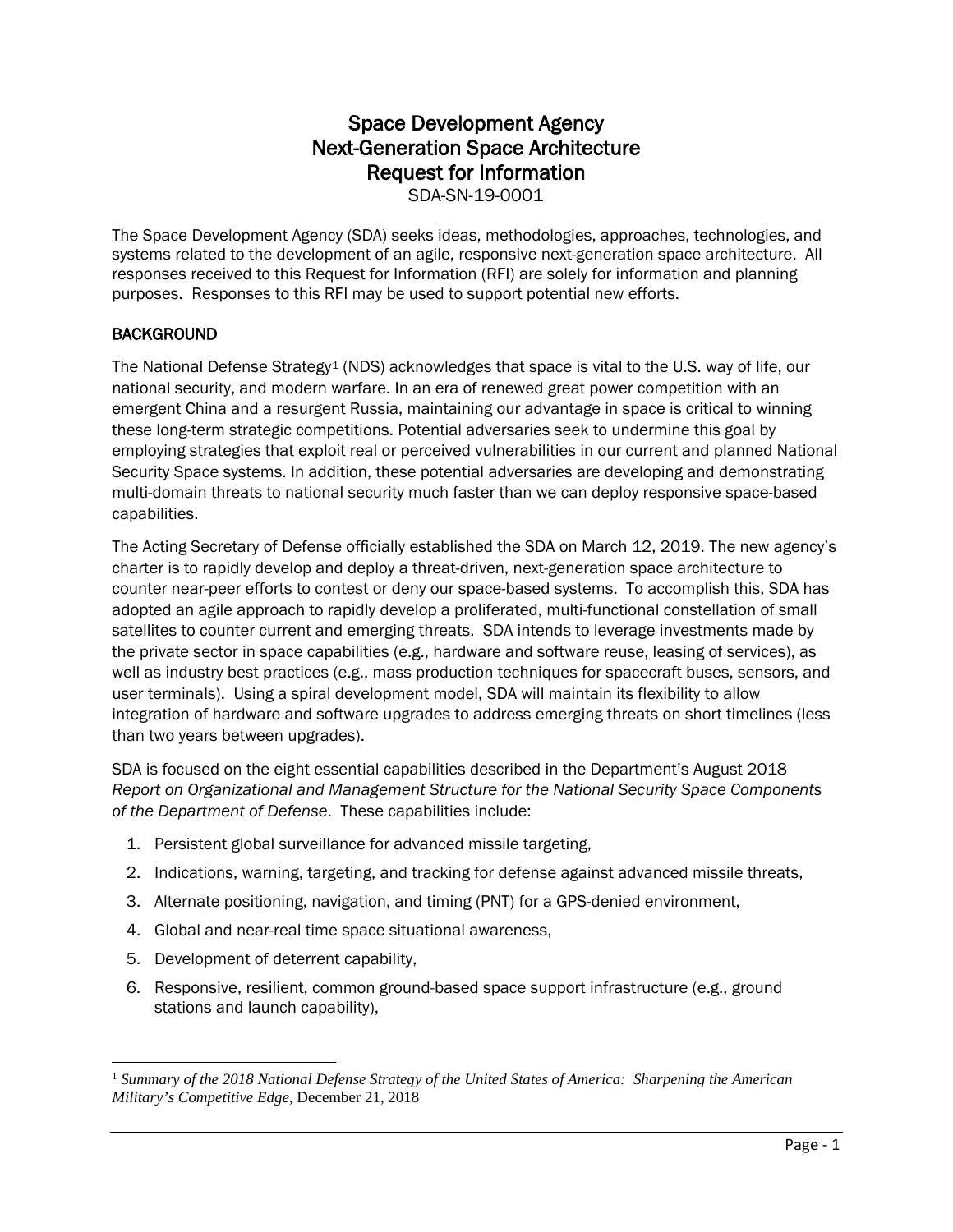- 7. Cross-domain, networked, node-independent battle management command, control, and communications (BMC3), including nuclear command, control, and communications (NC3), and
- 8. Highly-scaled, low-latency, persistent, artificial-intelligence-enabled global surveillance.



*Figure 1. Notional Architecture (from SDA 60-Day Study).*

## **DESCRIPTION**

SDA requests information from industry related to satellite bus, payload, applique, and launch concepts that can contribute to an agile, responsive next-generation space architecture. SDA has developed a notional suite of capabilities, as depicted in Figure 1, to include multiple constellations (or "layers") addressing the eight priorities listed above. Each layer provides an integral and integrated capability to the overall architecture. The SDA's notional architecture is predicated on the availability of a ubiquitous data and communications transport layer and assumes the use of small, mass-produced satellites (50-500 kg) and associated payload hardware and software. The SDA is considering the use of transport layer spacecraft as substrates for other layers, allowing for the integration of appropriate payloads based on each layer's needs. Seven layers are proposed:

- 1. Space Transport Layer: Global, persistent, low-latency data and communications proliferated "mesh" network to provide 24x7 global communications.
- 2. Tracking Layer: Indications, warning, targeting, and tracking of advanced missile threats.
- 3. Custody Layer: 24x7, all-weather custody of all identified time-critical targets.
- 4. Deterrence Layer: Space Situational Awareness (SSA) of, and rapid access to, the cislunar volume.
- 5. Navigation Layer: Alternate Positioning, Navigation and Timing (PNT) for GPS-denied environments.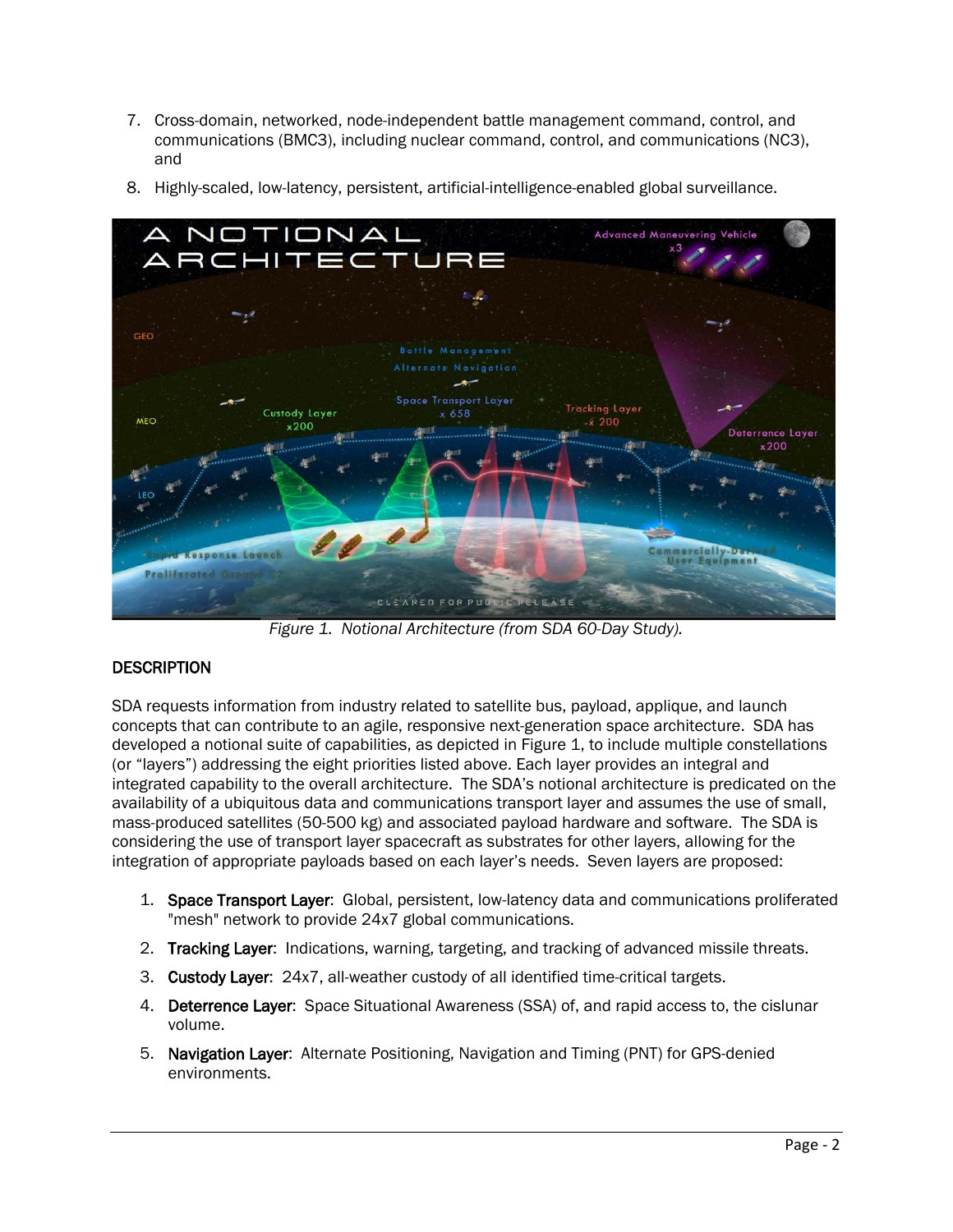- 6. Battle Management Layer: Distributed, artificial intelligence-enabled Battle Management Command, Control and Communications (BMC3), to include self-tasking, self-prioritization (for collection), on-board processing, and dissemination, supporting delivery of perishable space sensor-derived data products directly to tactical users.
- 7. Support Layer: Mass-producible ground command and control capabilities, user terminals, and rapid-response launch services (small- to medium-class).

Proposed concepts should align to one or more of the layers described above. SDA prefers comprehensive solutions that include open architectures (e.g., buses that support multiple payloads and software appliques, and payloads/software capable of integration aboard multiple buses) and leverage commercial capabilities, existing or planned.

## SUBMISSION INSTRUCTIONS AND CONTACT INFORMATION

Responses to this notice shall include the following information:

- 1. Vendor's Company Name, Address, and Contact Information.
- 2. Company Capability Statement/Overview.
- 3. Current teaming arrangements to provide SDA with a complete capability solution.
- 4. Summary of existing or conceptual satellite buses, payloads, software appliques, and rapidresponse launch concepts, and approaches to developing and deploying relevant space architectures that incorporate these elements. At a minimum, vendors shall include the following:
	- Expected performance characteristics with substantiation
	- Sensing modalities/phenomenologies
	- Size, Weight, and Power (SWaP) requirements
	- Technology readiness and required technology maturation plans
	- Manufacturing considerations, including supply chain management
	- Suggestions to achieve interoperability with buses, payloads, and software produced by other vendors
	- Cost estimate (preferred but not required)
- 5. Emerging technologies that increase mission effectiveness with reduced SWaP.
- 6. Concepts for rapid prototyping, risk-reduction efforts that could be demonstrated in less than 18 months with demonstrated traceability to objective architecture, such as:
	- Low-cost, low-SWaP optical communication payload for high-bandwidth, space-to-space intersatellite links (ISL)
	- Software algorithms to support tracking of advanced missile threats from Low-earth Orbit (LEO)
	- Software algorithms to facilitate autonomous on-board space sensor tasking, collection, processing, and dissemination
	- Alternative PNT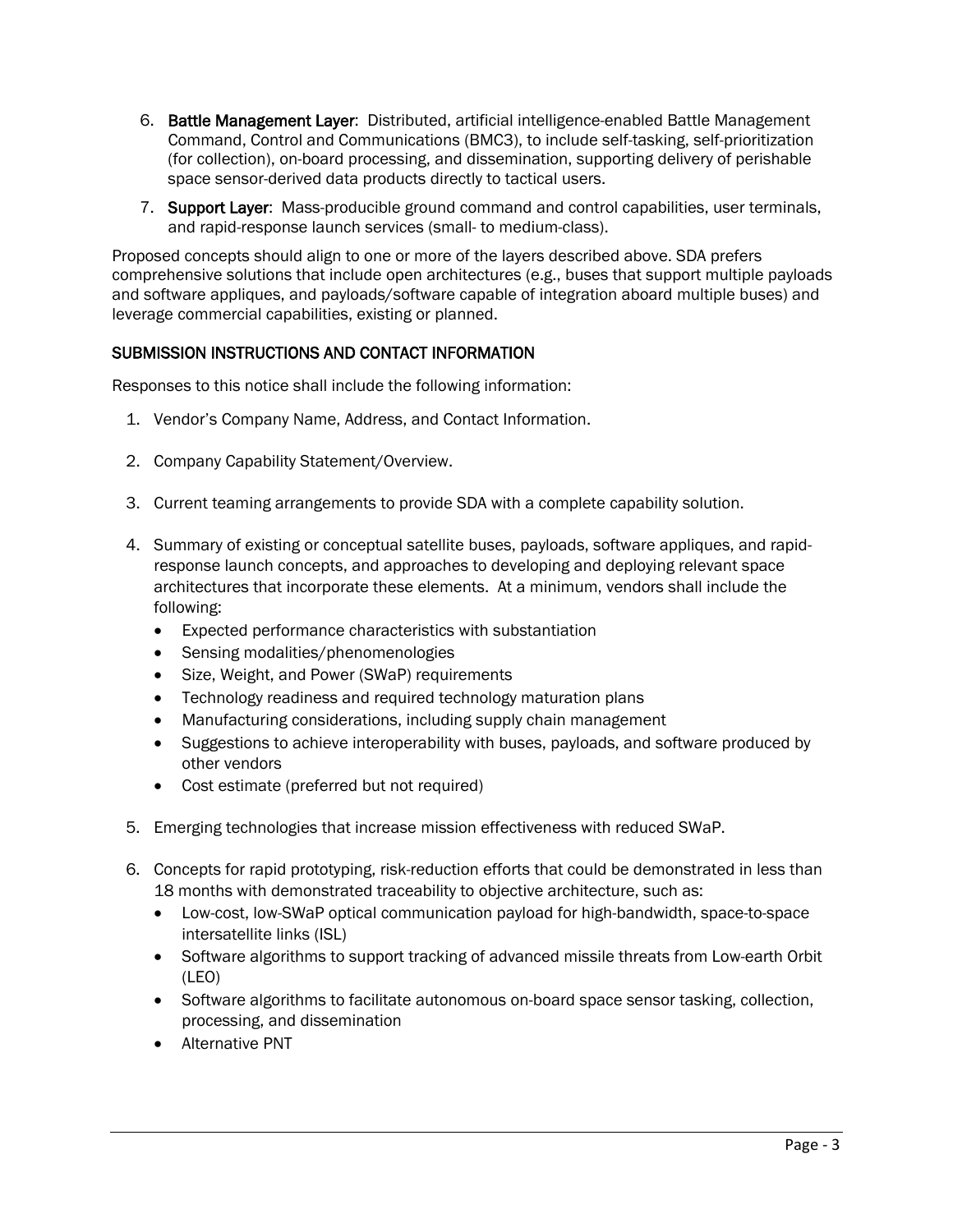- 7. Provide feedback on the following:
	- SDA's notional architecture
	- Private/public partnerships including cost sharing
	- Security and protection
	- Data rights
	- Acquisition approaches, including contract types and proposal evaluation criteria
	- Bidders' library
	- Phasing and competition

Responses are limited to no more than 10 pages, and shall use a minimum of 12-point font and 1 inch margins.

All responses to this RFI must be received no later than 10:00 am (Eastern) on 5 August 2019:

- Submit unclassified responses to: [carolyn.l.guy.civ@mail.mil](mailto:carolyn.l.guy.civ@mail.mil)
- Submit classified responses to: [carolyn.l.guy.civ@mail.smil.mil](mailto:carolyn.l.guy.civ@mail.smil.mil)

When submitting a response, please use the subject "SDA RFI Response – [Vendor Name]". Any responses submitted through different channels or to a different email address will not be considered. Organizations may submit multiple responses. The SDA will acknowledge receipt of all submissions but is under no obligation to provide feedback. SDA will review the RFI responses to assess relevance and potential performance capability.

### DISCLAIMERS AND IMPORTANT NOTES

This announcement contains all information required to submit a response. No additional forms, kits, or other materials are needed. This is an RFI issued solely for information and planning purposes; it does not constitute a formal solicitation for proposals. In accordance with FAR 15.201(e), responses to this notice are not offers and cannot be accepted by the Government to form a binding contract. Submission of a response is strictly voluntary and is not required to propose to a subsequent SDA solicitation. No solicitation exists; therefore, do not request a copy of the solicitation. If a solicitation is released, it will be synopsized on the Federal Business Opportunities website. It is the responsibility of any potential offerors/bidders to monitor this site for release of any solicitation or synopsis. The SDA will NOT provide reimbursement for costs incurred in responding to this RFI or participating in any subsequent workshop.

To the maximum extent possible, please submit non-proprietary information. If proprietary information is submitted, it must be appropriately and specifically marked. It is the submitter's responsibility to clearly define to the Government what is considered proprietary data. Any proprietary information should be clearly labeled as "Proprietary." The SDA will not publicly disclose proprietary information obtained as a result of the RFI. To the full extent that it is protected pursuant to the Freedom of Information Act and other laws and regulations, information properly identified by a respondent as "Proprietary" will be appropriately controlled. Submissions may be reviewed by Government personnel and support contractors bound by appropriate non-disclosure agreements. Responses to this RFI will not be returned. Intellectual or other privileged or proprietary information contained in responses to this RFI will not be distributed outside of the Department of Defense or United States Government employees from other Government agencies who are working with the SDA on this RFI. Respondents are advised that the SDA is under no obligation to acknowledge